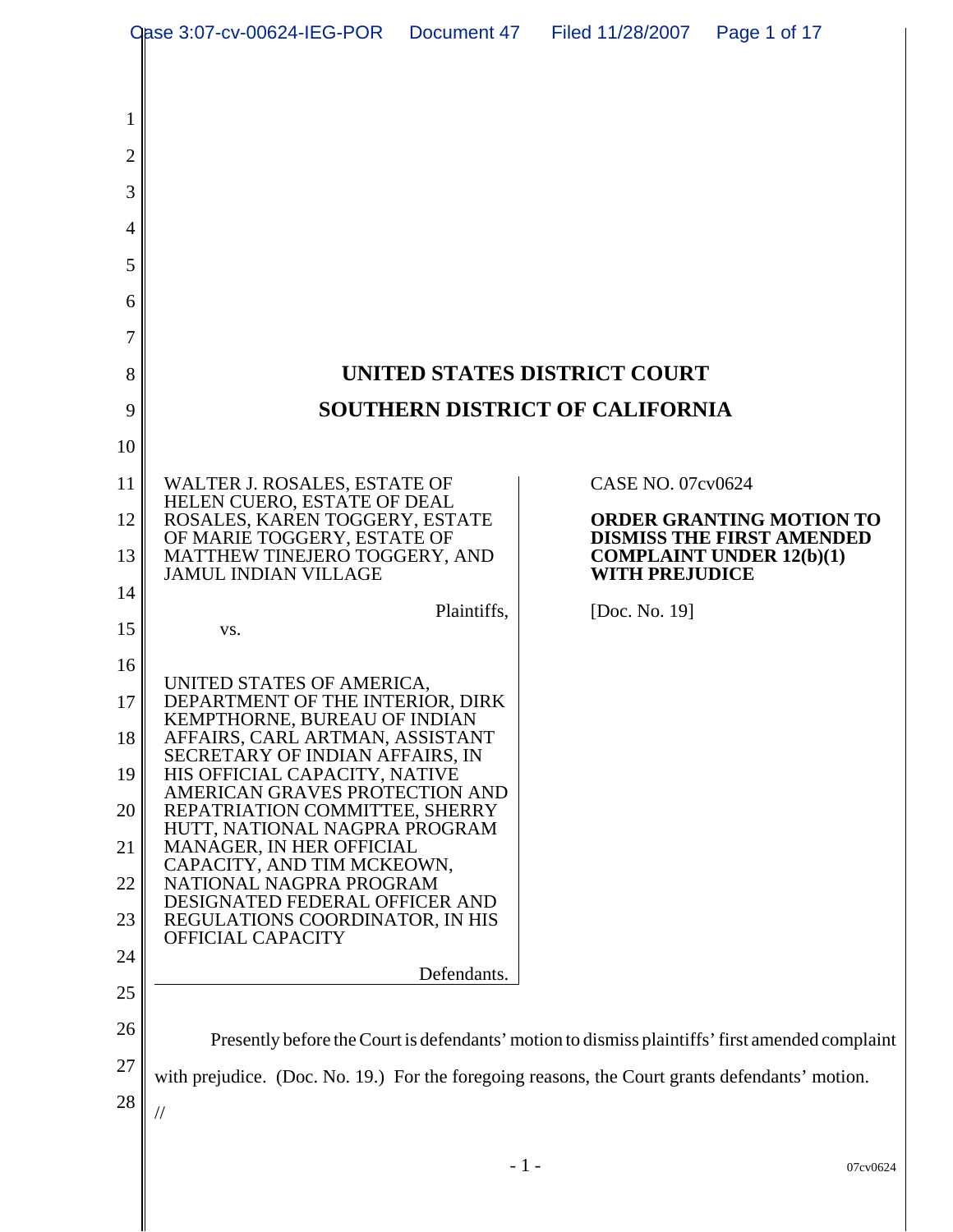BACKGROUND

## 2 Factual Background

1

3 4 5 6 7 8 9 10 11 Plaintiffs Walter Rosales and Karen Toggery are individual Native Americans suing to enforce the Native American Graves Protection and Repatriation Act ("NAGPRA"). (First Amended Complaint ("FAC"), Doc. No. 2,  $\P$  1 & 2.) Rosales and Toggery also represent the estates of four individuals. (Id.  $\P$  3 & 4.) While the complaint names the Jamul Indian Village, a federally-recognized Indian tribe, as a plaintiff, the Tribe filed an *amicus* brief asserting plaintiffs do not have the authority to bring this action on its behalf. (Id.  $\sim$  2; Amicus Brief, Doc. No. 15.) For clarity and consistency with the decisions of other federal courts regarding these parties, the amicus Jamul Indian Village will be referred to as the Tribe.<sup>1</sup> All other plaintiffs will be referred to as "plaintiffs."

12 13 14 15 16 17 Defendants are the United States, the Bureau of Indian Affairs of the Department of the Interior, Carl Artman, the Assistant Secretary of Indian Affairs, in his official capacity, the Native American Graves Protection and Repatriation Review Committee, the National NAGPRA Program, Sherry Hutt, the National NAGPRA Program Manager, in her official capacity, and Tim McKeown, the National NAGPRA Program's Designated Federal Officer and Regulations Coordinator, in his official capacity (hereinafter "defendants").

18 Plaintiffs' Previous Cases

19 20 21 22 23 24 25 26 This case arises from a dispute over the leadership of the Tribe which has involved federal, state and tribal courts for more than ten years. In 1994, plaintiffs attempted a recall election of tribal leadership. Rosales v. United States, 477 F. Supp. 2d 119, 122-23 (D.D.C. 2007). Since that time, two factions–one represented by plaintiffs and the other constituting the *amicus* Tribe–have asserted control over the government of the Tribe. Id. at 123. Plaintiffs contend the Bureau of Indian Affairs ("BIA") improperly recognized the opposing faction's leadership. (FAC ¶ 65.) Plaintiffs appealed the BIA's decision to the District Court for the District of Columbia in Rosales v. United States, No. 03-cv-117. The Honorable Gladys Kessler granted summary judgment

<sup>28</sup> <sup>1</sup>The District Court for the District of Columbia has twice held plaintiffs lack authority to bring suit on behalf of the Tribe. Rosales v. United States, 477 F. Supp. 2d 119, 122 n.1 (D.D.C. 2007); Rosales v. United States, 477 F. Supp. 2d 213, 214 n.1 (D.D.C. 2007).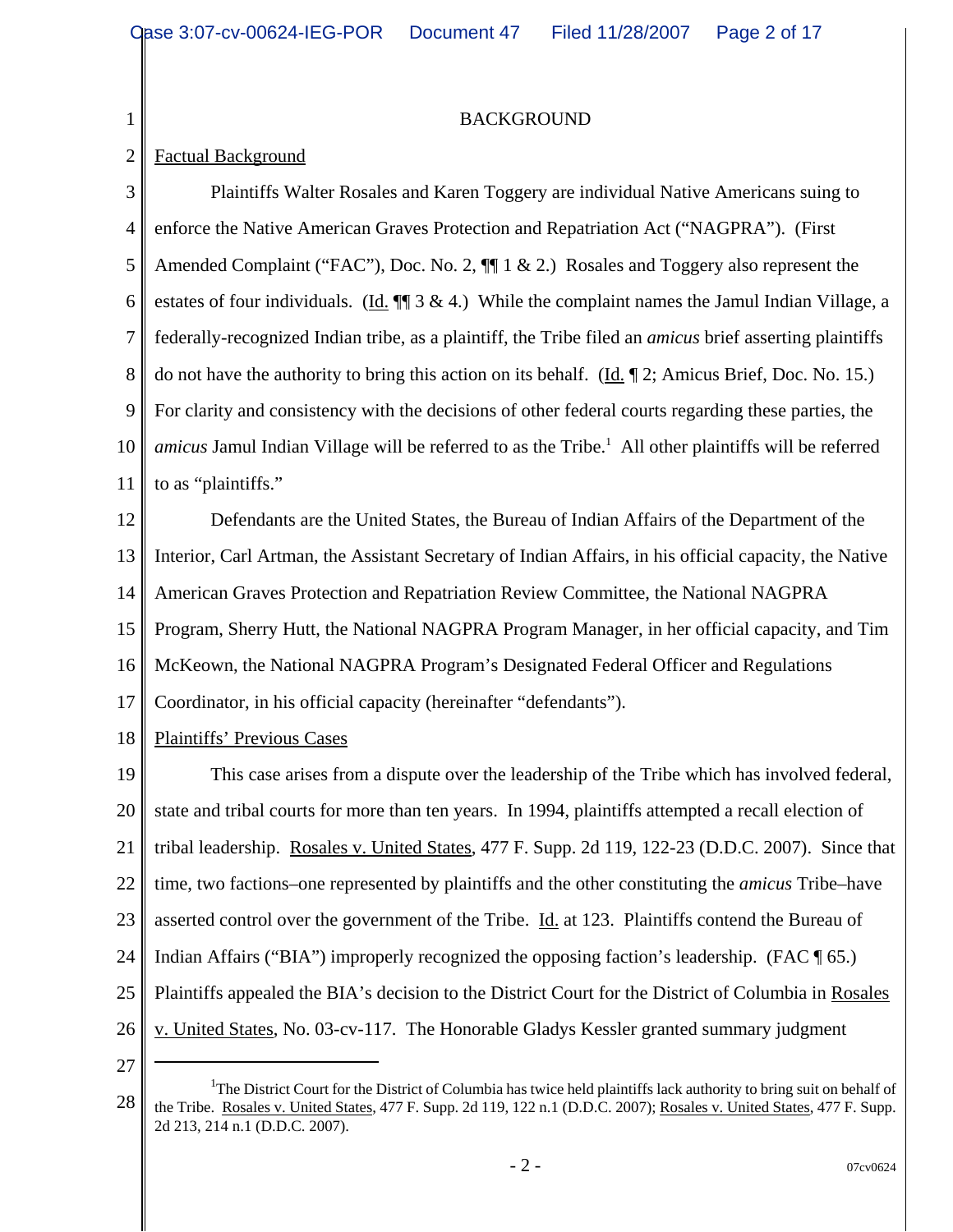1 2 3 4 5 6 7 8 9 10 11 12 13 14 15 16 17 18 19 20 21 22 23 24 25 26 27 <sup>2</sup>In a case before the U.S. Court of Claims, Plaintiffs seek full faith and credit for a decision issued by plaintiff Toggery acting as their faction's court, "the one and only Jamul Indian Village tribal court" (FAC Ex. M  $\&$  ¶ 59). That case, Rosales v. United States, No. 98-860 L, has been stayed pending judgment in the action before Judge Kessler. (Id.) Plaintiffs have appealed Judge Kessler's grant of summary judgment. Plaintiffs also seek full faith and credit for their faction's tribal court decision in San Diego Superior Court in Jamul Indian Village v. Hunter, Nos. 698798 & 723872. (FAC ¶ 59 & Ex. M.) On October 21, 2007, the Superior Court of California, County of San Diego ordered the cases "stayed/dismissed until the (3) Interior Board of Indian Affairs pending appeals are resolved." (Id. Ex. M.)  $3NAGPRA$ , codified at 25 U.S.C. § 3001 et seq., lays out obligations and procedures for federal agencies when Native American human remains or associated funerary objects are discovered, and responsibilities for federal agencies and museums which controlled such remains or objects before the statute's enactment. Historically, the statute "represents the culmination of decades of struggle by Native American tribal governments and people to protect against grave desecration, to effect the repatriation of thousands of dead relatives or ancestors, and to retrieve stolen or improperly against plaintiffs in that action on March 8, 2007. The court found plaintiffs are not authorized to represent the Tribe. Rosales, 477 F. Supp. 2d at 122, n.1. The court further held the BIA did not act improperly in upholding the opposing faction's elections against plaintiffs' challenges. Id. at 126-30. Plaintiffs have appealed that ruling. (Amicus Brief at 9.) Plaintiffs were previously before this Court over a dispute with the Tribe in Rosales v. United States, No. 01-cv-591. In that case, plaintiffs sought a "a declaration of their entitlement" to a parcel of land then called 597-080-01 but now referred to as Parcel 04. (FAC Ex. D; Defendants' Memorandum in support of Motion, Ex. K at 1.) The Court granted summary judgment in favor of defendants on February 14, 2002, holding Parcel 04 was conveyed to the United States in trust for the Tribe, not for the individual plaintiffs. (Memo. ISO Motion, Ex. F at 13.) Plaintiffs appealed and the Ninth Circuit Court of Appeals affirmed on the basis that the Jamul Indian Village was a necessary and indispensable party pursuant to Rule 19 of the Federal Rules of Civil Procedure. Rosales v. United States, 73 F. App'x. 913, 914 (9th Cir. 2003). Plaintiffs have also filed cases in other forums related to their challenges to the Tribe's leadership.2 The Instant Case Plaintiffs bring this action against the federal government for violations of NAGPRA.<sup>3</sup> Plaintiffs request the Court stop construction activities on three pieces of land known as Parcels 04, 05, and 06. Plaintiffs allege they know human remains and associated items are located on

<sup>28</sup> acquired cultural property." San Carlos Apache Tribe v. United States, 272 F. Supp. 2d 860, 886-87 (D. Ariz. 2003) (internal citations and quotation marks omitted).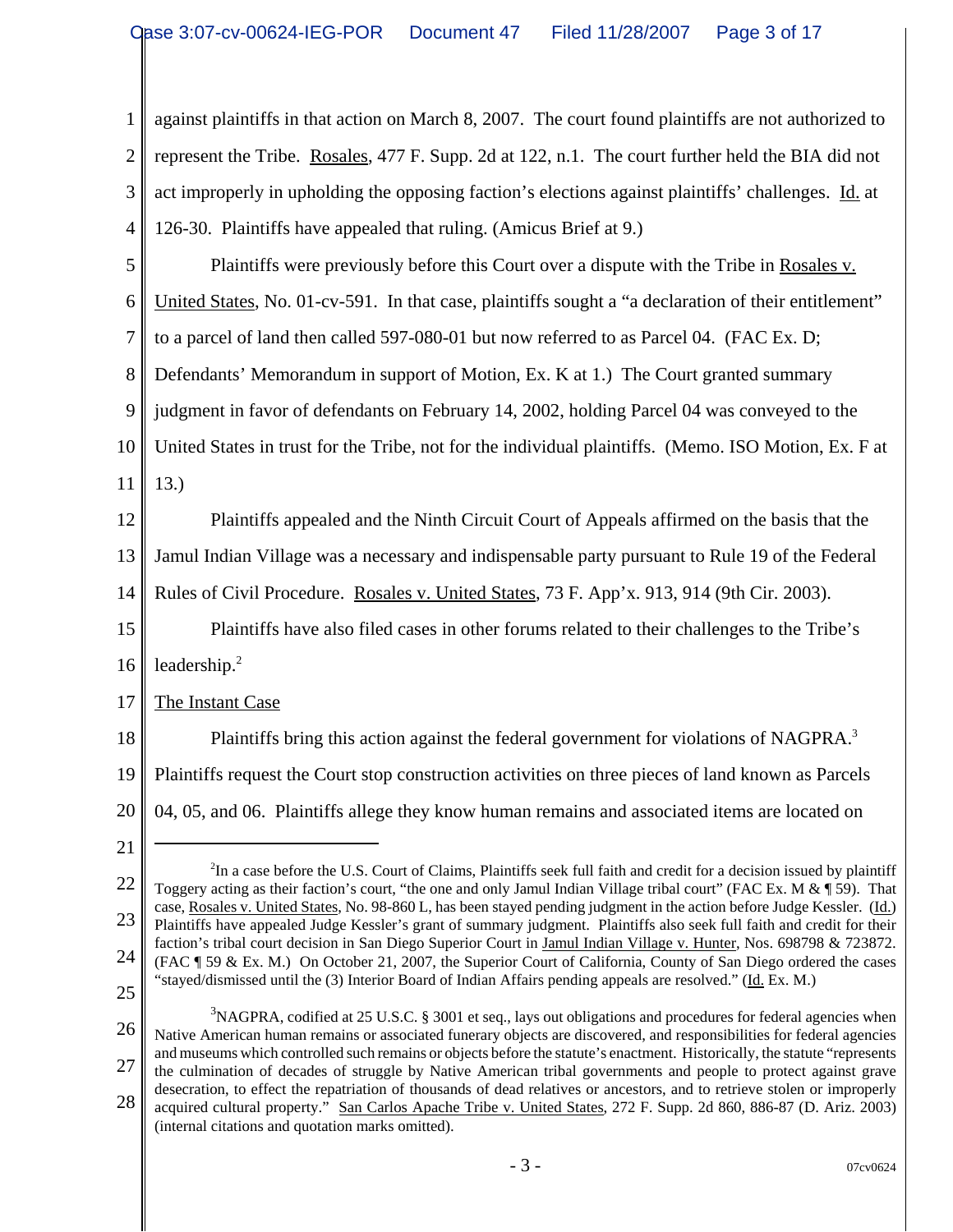1 2 3 4 5 6 those parcels. (FAC ¶¶ 7, 62-64.) Plaintiffs allege "grading, excavation, demolition, operation of heavy equipment, moving dirt and/or gravel, and other construction activities" are presently occurring on the land, "thereby mutilating, disinterring, removing, excavating, and otherwise disturbing the Native Americans [sic] human remains" and associated items. (Id. 168.) Plaintiffs and defendants agree Parcel 05 is tribal land for the purposes of NAGPRA and title to Parcel 06 is held by the Catholic Diocese.

7 8 9 10 11 12 13 Plaintiffs allege Parcel 04 is federal land, not tribal land, under NAGPRA. In 1978, the land was granted "to the United States of America in trust for such Jamul Indians of one-half degree or more Indian blood as the Secretary of the Interior may designate." (FAC Ex. D.) Plaintiffs dispute this Court's previous interpretation of the 1978 deed and argue the land is held in trust for individual Indians, and thus "federal," rather than "tribal," land under NAGPRA. Because the grant was made prior to the Tribe's organization, plaintiffs allege the Tribe has never asserted jurisdiction over Parcel 04, and the parcel is not under the jurisdiction of a tribal court.

14 15 16 17 18 19 20 Plaintiffs claim the United States violated NAGPRA and its fiduciary duty of trust by failing to cease all construction activity upon inadvertantly discovering human remains; failing to provide notice to lineal descendants of the presence of remains; failing to provide a written plan of action; and failing to repatriate the remains to plaintiffs. (FAC  $\P$  76 & 83.) Plaintiffs also allege violations of California Health and Safety Code Sections 7050.5 and 7052 (relating to removal of human remains) and California Public Resources Code Sections 5097-99 (relating to permitting on archaeological sites). (FAC ¶¶ 85 & 91.)

21 Procedural Background

22 23 24 25 26 27 28 Plaintiffs originally filed their complaint in this case on January 19, 2007, in the United States District Court for the District of Columbia. (Doc. No. 1, Part 1, p. 8.) However, on March 19, 2007, the Honorable Rosemary M. Collyer granted defendants' motion to transfer the case to the Southern District of California. Rosales v. United States, 477 F. Supp. 2d 213 (D.D.C. 2007). On April 10, 2007, plaintiffs filed a first amended complaint. (Doc. No. 2.) On June 11, 2007, defendants filed a motion to dismiss the first amended complaint in its entirety. (Doc. No. 19.) The Tribe filed an amicus brief in support of the motion on June 11, 2007. (Doc. No. 15.)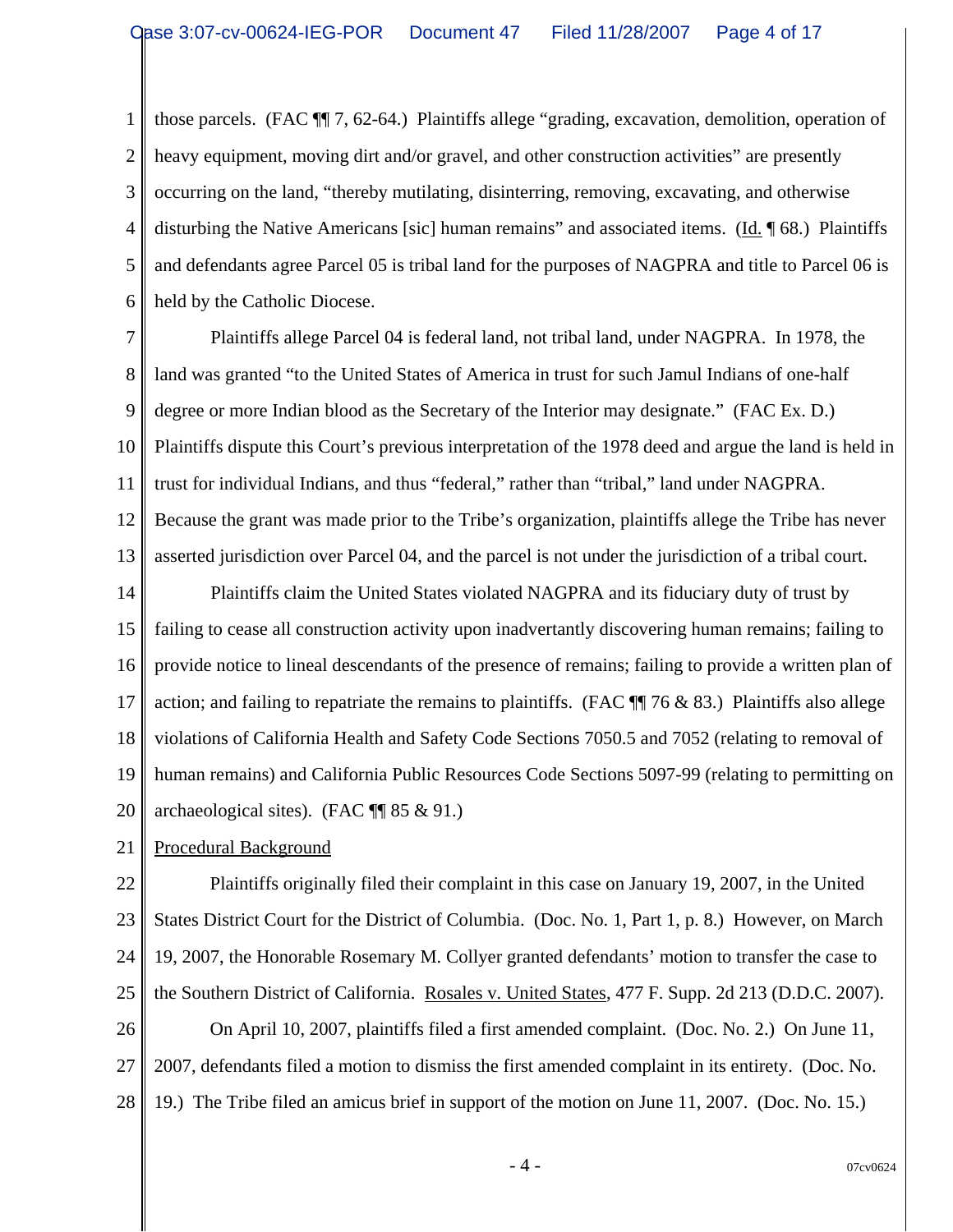1 2 3 4 5 6 7 8 9 10 11 12 13 14 15 16 17 18 19 20 21 22 Plaintiffs filed their opposition to the motion on July 20, 2007. (Doc. No. 32.) Defendants filed their reply on August 9, 2007. (Doc. No. 38.) The Tribe filed a response in support of the motion on August 9, 2007. (Doc. No. 39.) The Court heard oral argument on the motion on October 29, 2007, with Patrick D. Webb appearing for plaintiffs, Samantha Klein and Barbara Coen appearing for defendants, and Skip Durocher appearing on behalf of the *amicus* Tribe. DISCUSSION Defendants move to dismiss pursuant to Rule  $12(b)(1)$  of the Federal Rules of Civil Procedure for lack of subject matter jurisdiction, and, in the alternative, under Rule 12(b)(6) for failure to state a claim. Legal Standard A motion to dismiss under Federal Rule of Civil Procedure 12(b)(1) tests the subject matter jurisdiction of the court, as the federal courts are courts of limited subject matter jurisdiction. See, e.g., Savage v. Glendale Union High Sch., 343 F.3d 1036, 1039-40 (9th Cir. 2003). Consequently, it is presumed that jurisdiction lies outside this court and the plaintiff bears the burden of establishing the propriety of the court's jurisdiction. Kokkonen v. Guardian Life Ins. Co. of Am., 511 U.S. 375, 377 (1994). A motion to dismiss under Rule 12(b)(1) can be either "factual" or "facial." Thornhill Pub. Co. v. Gen. Tel. & Elecs. Corp., 594 F.2d 730, 733 (9th Cir. 1979); 2 Moore's Federal Practice § 12.30 (2004). If, as here, the defendant brings a facial attack, arguing the allegations in the complaint are insufficient to demonstrate the existence of jurisdiction, the Court's inquiry is much the same as when ruling on a motion brought under Rule 12(b)(6). Moore's Federal Practice § 12.30. Specifically, the Court must assume the factual allegations in the complaint are true and

23 24 25 26 construe them in the light most favorable to the plaintiff. Miranda v. Reno, 238 F.3d 1156, 1157 n.1 (9th Cir. 2000); Love v. United States, 915 F.2d 1242, 1245 (9th Cir. 1989). A Rule 12(b)(1) motion will be granted if the complaint, when considered in its entirety, on its face fails to allege facts sufficient to establish subject matter jurisdiction. Thornhill Pub'g Co., 594 F.2d at 733.

27 28 No court has subject matter jurisdiction over a suit against the United States unless it waives its sovereign immunity. "[T]he United States, as sovereign, is immune from suit save as it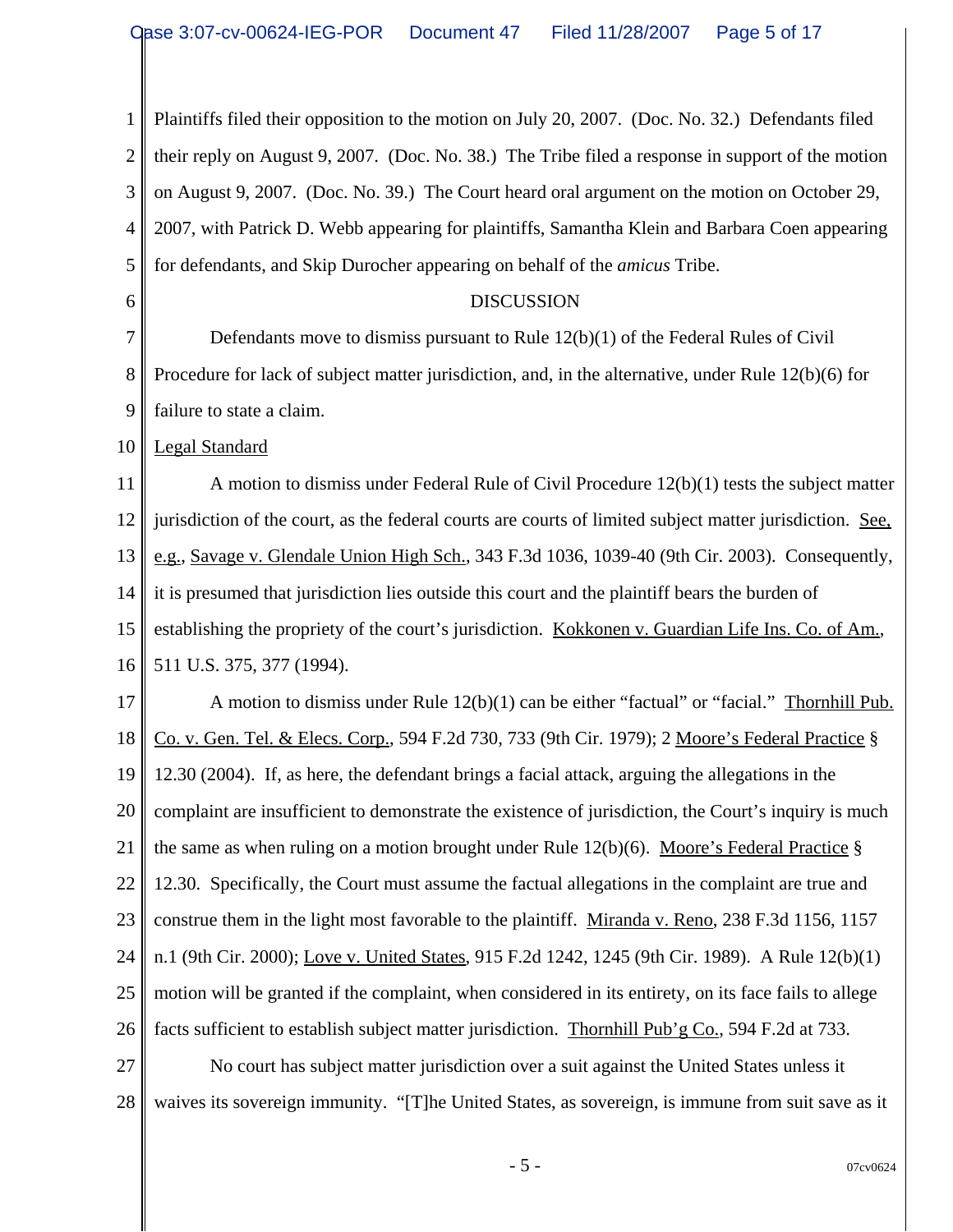1 2 3 4 5 6 7 8 9 10 11 12 13 14 15 16 17 18 19 20 21 22 23 24 25 26 27 28 consents to be sued . . . and the terms of its consent to be sued in any court define that court's jurisdiction to entertain the suit." Lehman v. Nakshian, 453 U.S. 156, 160 (1981) (citations and internal quotation marks omitted). NAGPRA creates a private right of action but no waiver of sovereign immunity. 25 U.S.C. § 3013; San Carlos Apache Tribe v. United States, 272 F. Supp. 2d 860, 886 (D. Ariz. 2003) ("The APA waives the sovereign immunity of the Government for NAGPRA claims."). However, the Administrative Procedures Act ("APA") waives the United States' sovereign immunity for challenges to agency action or to compel action "unlawfully withheld." 5 U.S.C. § 702; Norton v. So. Utah Wilderness Alliance, 542 U.S. 55, 63 (2004). Under the Federal Tort Claims Act (FTCA), the United States waives sovereign immunity for tort claims providing the claimant "first presents the claim to the appropriate Federal agency and his claim shall have been finally denied by the agency in writing." 28 U.S.C. § 2675. The FTCA is the exclusive remedy for torts committed by federal officers in the scope of their employment. United States v. Smith, 499 U.S. 160, 166 (1992) (citing 28 U.S.C. § 2679(b)(1)). I. Plaintiffs' NAGPRA claims Defendants argue plaintiffs' federal claims are barred by sovereign immunity. Defendants allege there has been no final agency action for purposes of the APA because the disputed property is not federal land under NAGPRA, such that defendants had no duty to act. As a result, Defendants argue the Court lacks subject matter jurisdiction. Before the Court can address the question of whether the federal agencies had a duty to act under NAGPRA, the Court must determine whether plaintiffs can, in the absence of the Tribe, dispute ownership of the property for purposes of NAGPRA. A. Are plaintiffs precluded by the previous Ninth Circuit decision from proceeding in the absence of the Tribe? Defendants first argue the decision of the Ninth Circuit in plaintiffs' previous case precludes plaintiffs from proceeding in the absence of the Tribe. In the previous case, the Ninth Circuit affirmed this Court's grant of summary judgment in favor of defendants, holding that the Tribe was a necessary and indispensable party to plaintiffs' action asserting beneficial ownership of Parcel 04. Rosales v. United States, 73 F. App'x 913, 914 (9th Cir. 2003). The Ninth Circuit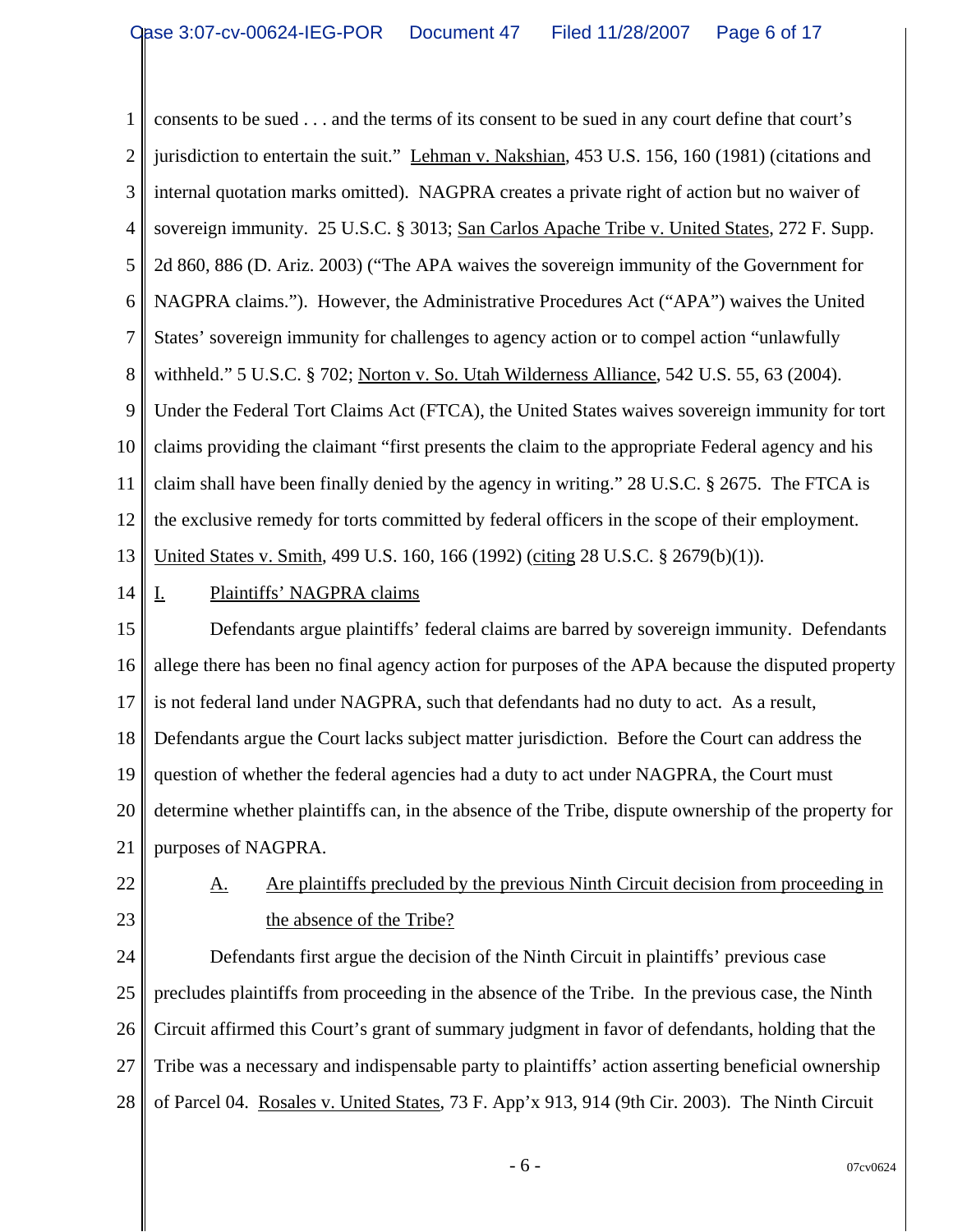1 2 3 also held the Tribe could not be joined because of its sovereign immunity. Id. Defendants argue this decision prevents plaintiffs from now claiming the land is "federal" on the basis of plaintiff's beneficial ownership of the land without joining the Tribe.

- 4 5 6 7 8 9 10 11 "The doctrine of collateral estoppel (or issue preclusion) prevents relitigation of issues actually litigated and necessarily decided, after a full and fair opportunity for litigation, in a prior proceeding." Kourtis v. Cameron, 419 F.3d 989, 994 (9th Cir. 2005) (citation and internal quotation marks omitted). It is applied "where (1) the issue necessarily decided at the previous proceeding is identical to the one which is sought to be relitigated; (2) the first proceeding ended with a final judgment on the merits; and (3) the party against whom collateral estoppel is asserted was a party or in privity with a party at the first proceeding." Id. (citation omitted); see also Af-Cap, Inc. v. Chevron Overseas (Congo) Ltd., 475 F.3d 1080, 1086 (9th Cir. 2007).
- 12

13 14 "The party asserting preclusion bears the burden of showing with clarity and certainty what was determined by the prior judgment." Hydranautics v. FilmTec Corp., 204 F.3d 880 (9th Cir. 2000) (citation omitted); see also Pardo v. Olson & Sons, Inc., 40 F.3d 1063, 1066 (9th Cir. 1994).

15 16 17 18 19 20 21 22 23 24 25 26 27 Issue preclusion is not appropriate in this case. In a brief memorandum disposition, the Ninth Circuit found the Tribe necessary and indispensable to plaintiffs' action for ownership. Plaintiffs' present action, while contingent on a similar claim of beneficial ownership, does not seek property rights. Defendants have not met their burden of showing with certainty that the issue of the Tribe's necessity and indispensability is identical in both cases. Furthermore, the parties had not briefed whether the Tribe was a necessary and indispensable party in that case or the appeal before the Ninth Circuit. The parties thus did not have "a full and fair opportunity for litigation" on that question. Cf. Charles A. Wright, Arthur R. Miller, & Edward H. Cooper, 18 Federal Practice and Procedure § 4423 (2002 Ed.) ("As with many other limitations on issue preclusion, concern with the opportunity to litigate in the first case is easily justified when it is mingled with uncertainty as to identity of the issues or actual litigation.") Thus, the Ninth Circuit decision does not preclude plaintiffs in this case from litigating whether the Tribe is a necessary and indispensable party.

28

**//**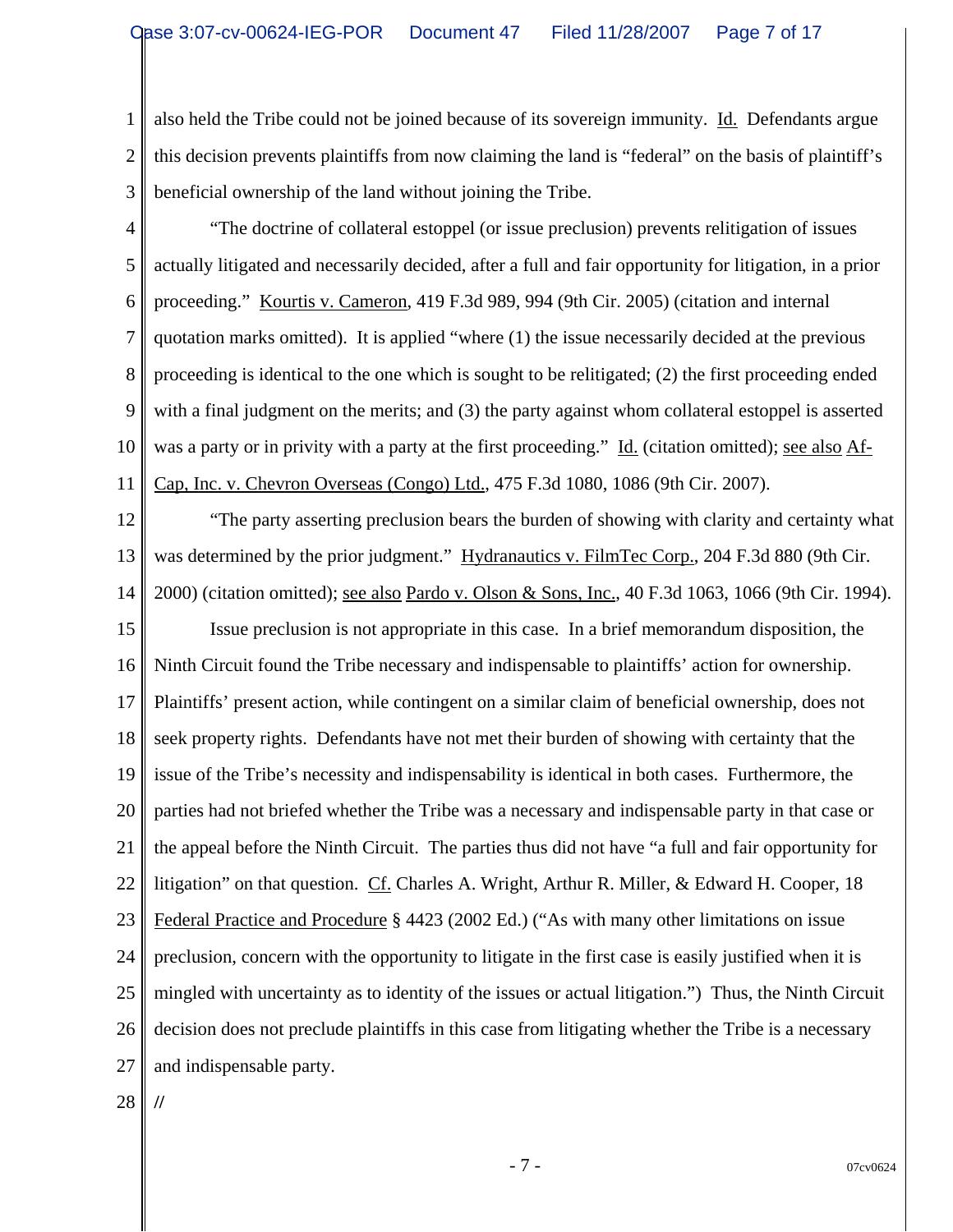1 2 3 4 5 6 7 8 9 10 11 12 13 14 15 16 17 18 19 20 21 22 23 24 25 26 27 28 <sup>4</sup>The Ninth Circuit previously found the Tribe enjoys sovereign immunity. Rosales v. United States, 73 F. App'x 913, 914 (9th Cir. 2003). <sup>5</sup>Plaintiffs also ignore the Jamul Tribal Court's assertion of jurisdiction in evicting plaintiffs from Parcel 04. B. Is the Tribe a necessary and indispensable party? Although issue preclusion does not apply, plaintiffs nevertheless cannot litigate whether Parcel 04 is federal or tribal land in the absence of the Tribe, a necessary and indispensable party. Because the Tribe enjoys sovereign immunity and cannot be joined,<sup>4</sup> the Court lacks subject matter jurisdiction. Under Rule 19 of the Federal Rules of Civil Procedure, the court performs two inquiries. First, it determines whether an absent party is "necessary" to the litigation. Fed. R. Civ. P. 19(a). If the party is necessary but cannot be joined, the court considers whether the party is "indispensable," requiring the case's dismissal. Fed. R. Civ. P. 19(b). Rule 19 suggests four factors to consider in determining indispensability: first, to what extend a judgment rendered in the person's absence might be prejudicial to the person or to those already parties; second, the extent to which, by protective provisions in the judgment, by the shaping of relief, or other measures, the prejudice can be lessened or avoided; third, whether a judgment rendered in the person's absence will be adequate; fourth, whether the plaintiff will have an adequate remedy if the action is dismissed for nonjoinder. Id. It is clear the Tribe "claims an interest" in the subject matter of this litigation such that adjudication in its absence "may . . . as a practical matter impair or impede the person's ability to protect that interest." Fed. R. Civ. P. 19(a). Plaintiffs argue the faction which claims an interest in the land does not actually represent the Tribe, because plaintiffs claim tribal leadership. This argument has been repeatedly rejected by the BIA and the District Court for the District of Columbia. Rosales v. United States, 477 F. Supp. 2d 119, 122 n.1 (D.D.C. 2007).<sup>5</sup> Plaintiffs' dispute lies with the current tribal leadership and its decisions. In the instant case, they seek to

<sup>(</sup>Memo. ISO Motion, Exs. G  $\&$  H.) The Ninth Circuit also found the Tribe claims jurisdiction over Parcel 04 in its decision. Rosales v. United States, 73 F. App'x 913 (9th Cir. 2003).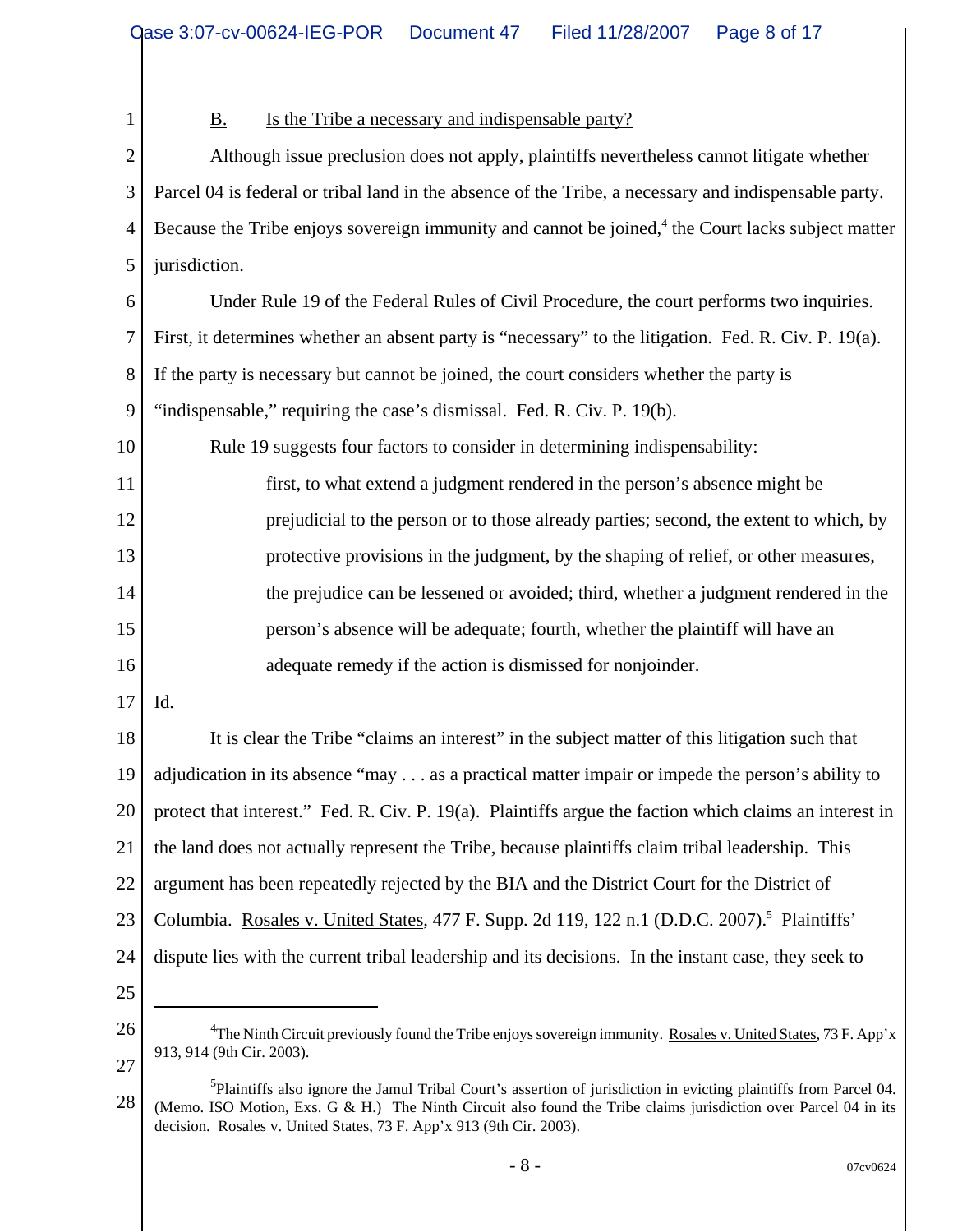1 compel the federal government to stop the Tribe's construction.

2 3 4 5 6 7 8 9 10 This attempt to preclude certain actions by the Tribe necessarily implicates the Tribe's sovereign immunity. Plaintiffs may not make an "end run" around tribal sovereign immunity by suing the United States. See Lewis v. Norton, 424 F.3d 959, 963 (9th Cir. 2005) ("The plaintiffs of course did not sue the tribe directly, but filed this action against the federal agencies responsible for the regulation of tribal affairs, including gaming. They did so because they recognized that tribal immunity would create, at the very least, a serious obstacle. For the very reasons we have already outlined that compel tribal immunity with respect to the plaintiffs' claims, their efforts to do an end run around tribal immunity must also fail.") (citations omitted). Thus, the Tribe is a necessary party to the litigation.

11 12 13 14 15 16 17 18 19 20 21 The Tribe is also an indispensable party. Plaintiffs ask this Court to issue a mandatory injunction ordering the United States to stop the Tribe's construction. This relief directly implicates the Tribe's activities and cannot be fashioned to protect the absent Tribe's interests. Plaintiffs argue the presence of the United States as a defendant serves as an adequate protector of the Tribe's interest. "Impairment may be minimized if the absent party is adequately represented in the suit." Shermoen v. U.S., 982 F.2d 1312, 1318 (9th Cir. 1992) (internal citations omitted). The United States is sometimes able to adequately represent an Indian tribe in cases which affect the tribe's interests. E.g., Washington v. Daley, 173 F.3d 1158 (9th Cir. 1999) (finding U.S. had same interests as tribe); Sw. Ctr. for Biological Diversity v. Babbitt, 150 F.3d 1152, 1154 (9th Cir. 1998) ("The United States can adequately represent an Indian tribe unless there exists a conflict of interest between the United States and the tribe.").

22 23 24 25 26 27 28 In cases involving intertribal conflicts, on the other hand, the Ninth Circuit has held the United States is not an adequate representative of an absent tribe. E.g., Pit River Home & Agr. Coop. Ass'n v. United States, 30 F.3d 1088, 1101 (9th Cir. 1994) ("[T]he United States cannot adequately represent the interests of the Council. This case involves intertribal conflicts that could subject the United States to inconsistent duties or obligations."); Confederate Tribes of Chehalis Indian Reservation v. Lujan, 928 F.2d 1496, 1500 (9th Cir. 1991) ("[P]otential intertribal conflicts means the United States cannot properly represent any of the tribes."). The Ninth Circuit, on

 $-9 -$  07cv0624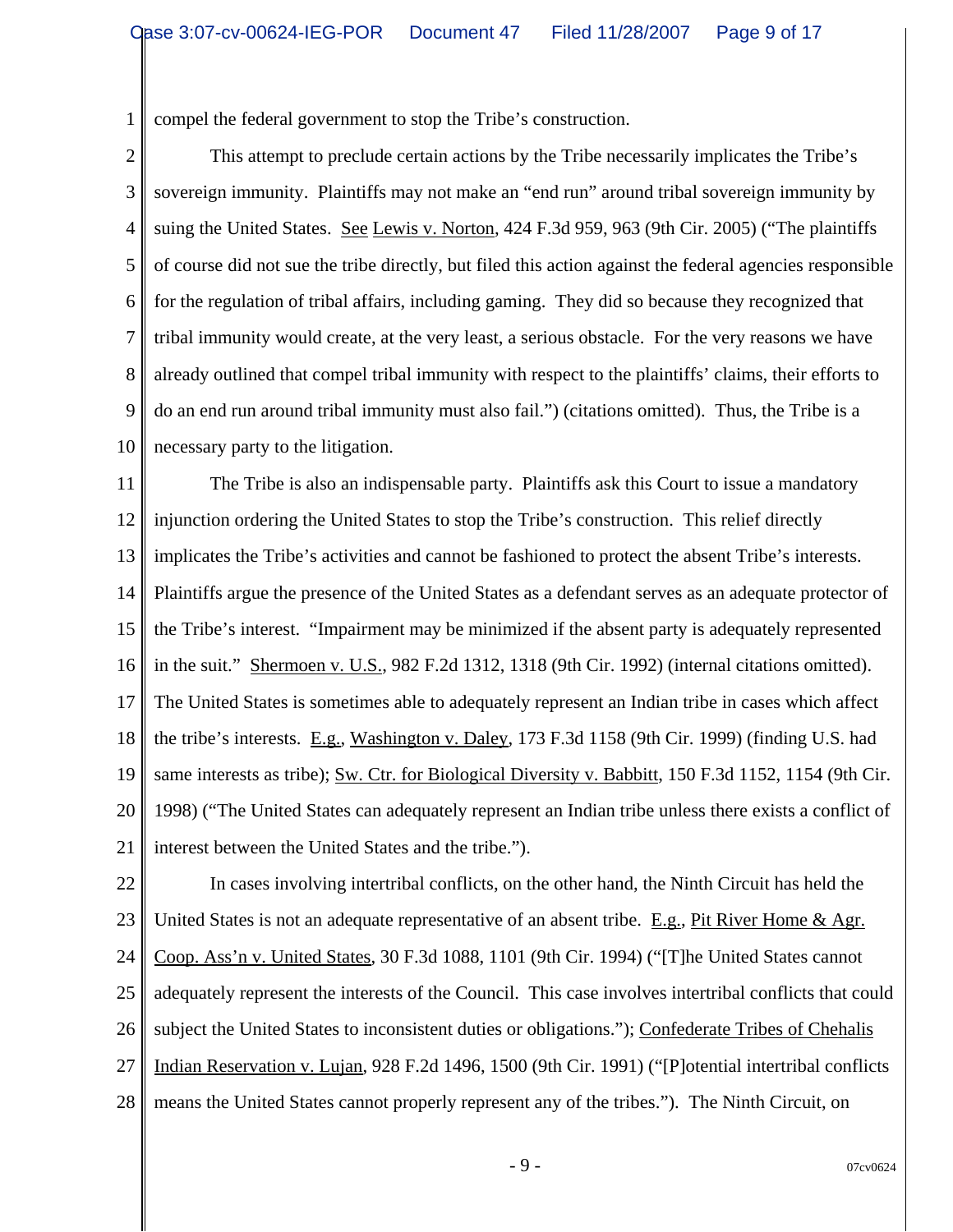1 2 3 4 5 6 7 appeal from this Court's ruling in plaintiffs' previous case, held "[t]he United States is not an adequate representative of the Village's interests in this action because the United States cannot adequately represent the interests of one tribe in an intertribal dispute." Rosales, 73 F. App'x at 914; citing Pit River Home, 30 F.3d at 1101 (finding United States was not an adequate representative in "intertribal" dispute where claims by group of Indian families, not a tribe, implicated interests of a tribe).<sup>6</sup> Thus plaintiffs may not litigate the status of Parcel 04 in the absence of the Tribe.

8

## C. Is Parcel 04 tribal land under NAGPRA?

9 10 11 12 13 14 15 16 Even assuming the Court could address plaintiffs' claims in the absence of the Tribe, the Court does not have subject matter jurisdiction because Parcel 04 is tribal land under NAGPRA. The statute defines "tribal land" as "(A) all lands within the exterior boundaries of any Indian reservation; (B) all dependent Indian communities; (C) any lands administered for the benefit of Native Hawaiians. . ." 25 U.S.C. § 3001(15). NAGPRA does not define the term "reservation." However, "federal lands" are "any land other than tribal lands which are controlled or owned by the United States," and lands held in trust by the federal government for an Indian tribe are "tribal," rather than "federal." 25 U.S.C. § 3001(5) (emphasis added).

17 18 19 20 21 22 23 24 25 Defendants argue the term "reservation" does not have a single meaning in federal law, but under NAGPRA the term encompasses Parcels 04 and 05. They argue the Tribe controls the activity on the land and has a property interest in the land. Defendants direct the Court's attention to the assertion of jurisdiction over Parcel 04 by the Intertribal Court of Southern California, appointed to act as the Jamul Tribal Court by the Tribe. (Memo. ISO Motion Exs.  $G \& H$ .) Defendants also argue "tribal land" has a broad definition because it includes "dependent Indian communities," which is land not formally reserved. Defendants rely on decisions defining "reservation" under the Indian Reorganization Act and the Indian Country Statute to support the conclusion "reservation" includes Parcels 04 and 05. The Handbook of Federal Indian Law

<sup>27</sup> 28 <sup>6</sup>Plaintiffs cite a case from the Tenth Circuit Court of Appeals in which the tribe was not an indispensable party to an action challenging the United States' acquisition of land in trust for the tribe. Sac & Fox Nation of Mo. v. Norton, 240 F.3d 1250 (10th Cir. 2001) (finding United States an adequate representative). Plaintiffs' reliance on this case is misplaced. Under controlling Ninth Circuit precedent, the United States cannot be an adequate representative in an intertribal dispute. See, e.g., Pit River Home, 30 F.3d at 1101.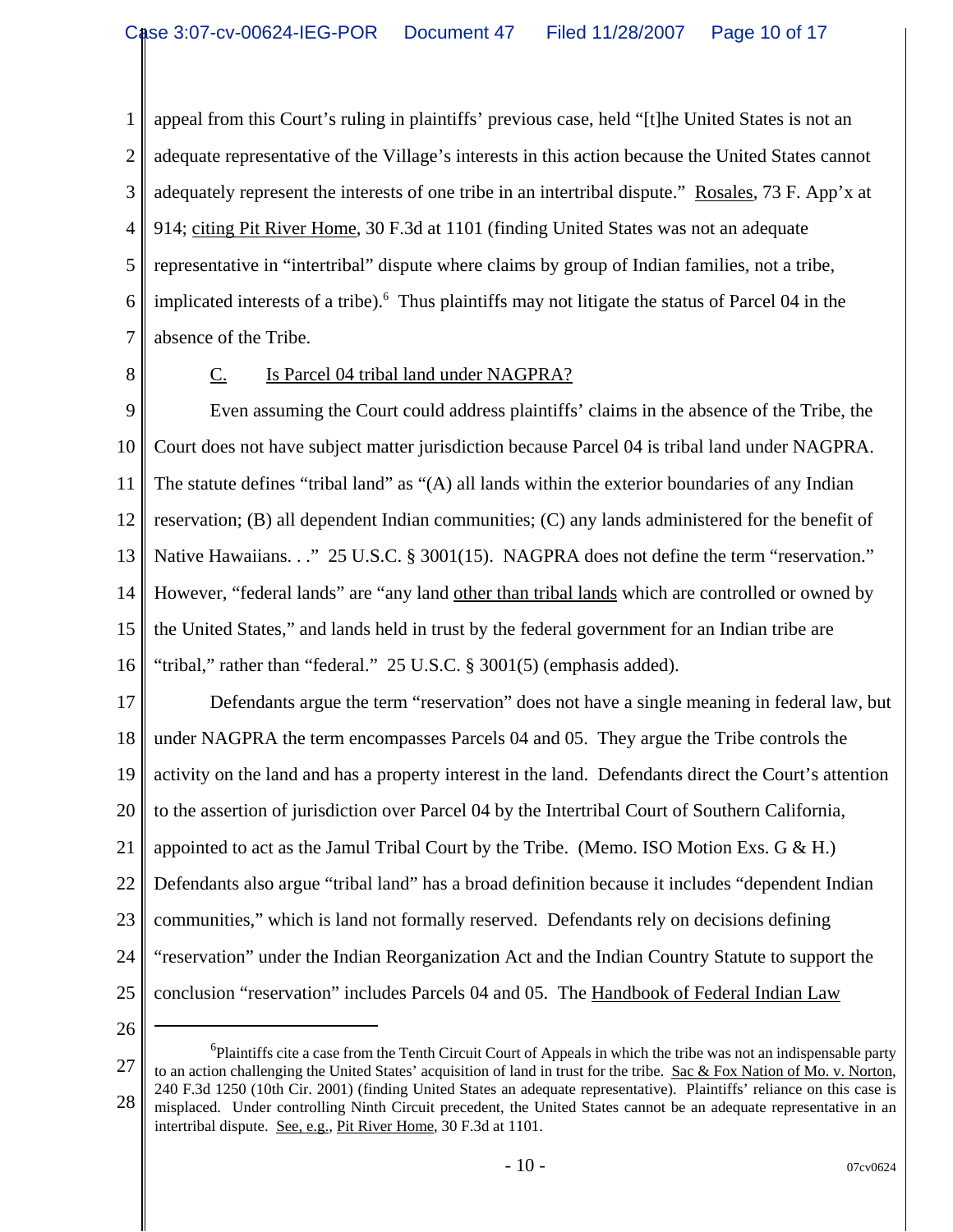1 2 3 4 5 6 7 8 9 10 11 12 13 14 15 16 17 18 19 20 21 22 23 24 25 26 27 28 broadly defines "reservation" as "land set aside for federal protection for the residence or use of tribal Indians, regardless of origin." Felix Cohen, Handbook of Federal Indian Law 189 (2005 Ed.) (citations omitted). Defendants argue a broad definition of "reservation" and thus "tribal land" helps effectuate the purposes of the statute and furthers tribal self governance. Plaintiffs concede Parcel 05 is tribal land (Opp. at  $4 \& 5$ ), but they argue Parcel 04 is federal land because it was deeded in trust to the federal government for "such Jamul Indians of one-half degree or more blood as the Secretary of the Interior may designate." They construe this language as creating an individual right to the land, rather than creating a trust for the Tribe. The Court previously rejected that construction of the 1978 deed in its February 14, 2002 order granting summary judgment: [P]laintiffs cannot claim rights in [Parcel 04] separately from those of the Jamul Tribe. First, considering the language of the 1978 deed, it is clear that [Parcel 04] was not conveyed in trust to the United States solely for the benefit of the individual plaintiffs but rather for the Jamul Tribe as a whole. (Memo. ISO Motion, Ex. F at 13, emphasis added.) On April 22, 2002, the Court denied plaintiffs' motion for reconsideration, again concluding: the language of the 1978 deed conveying [Parcel 04] into trust for "such Jamul Indians of one-half degree or more Indian blood as the Secretary of the Interior may designate" refers to the Jamul Tribe rather than the individual Jamul Indians then residing on the parcel. (Memo. ISO Motion, Ex. K at 8, emphasis added.) Furthermore, this Court also decided the land constituted part of a reservation: "the government contends [Parcel 04] was part of the 'reservation' prior to 1981 . . . . This argument forms an alternative basis for the court's finding." (Id. at 8 n.2.) This decision was affirmed by the Ninth Circuit, although on other grounds. Precedent undermines plaintiffs' formalistic argument that a "reservation" cannot be established by a trust deed benefitting a tribe in the process of organizing. Minnesota v. Hitchcock, 185 U.S. 373, 390 (1902) ("Now in order to create a reservation, it is not necessary that there should be a formal cession or a formal act setting apart a particular tract. It is enough that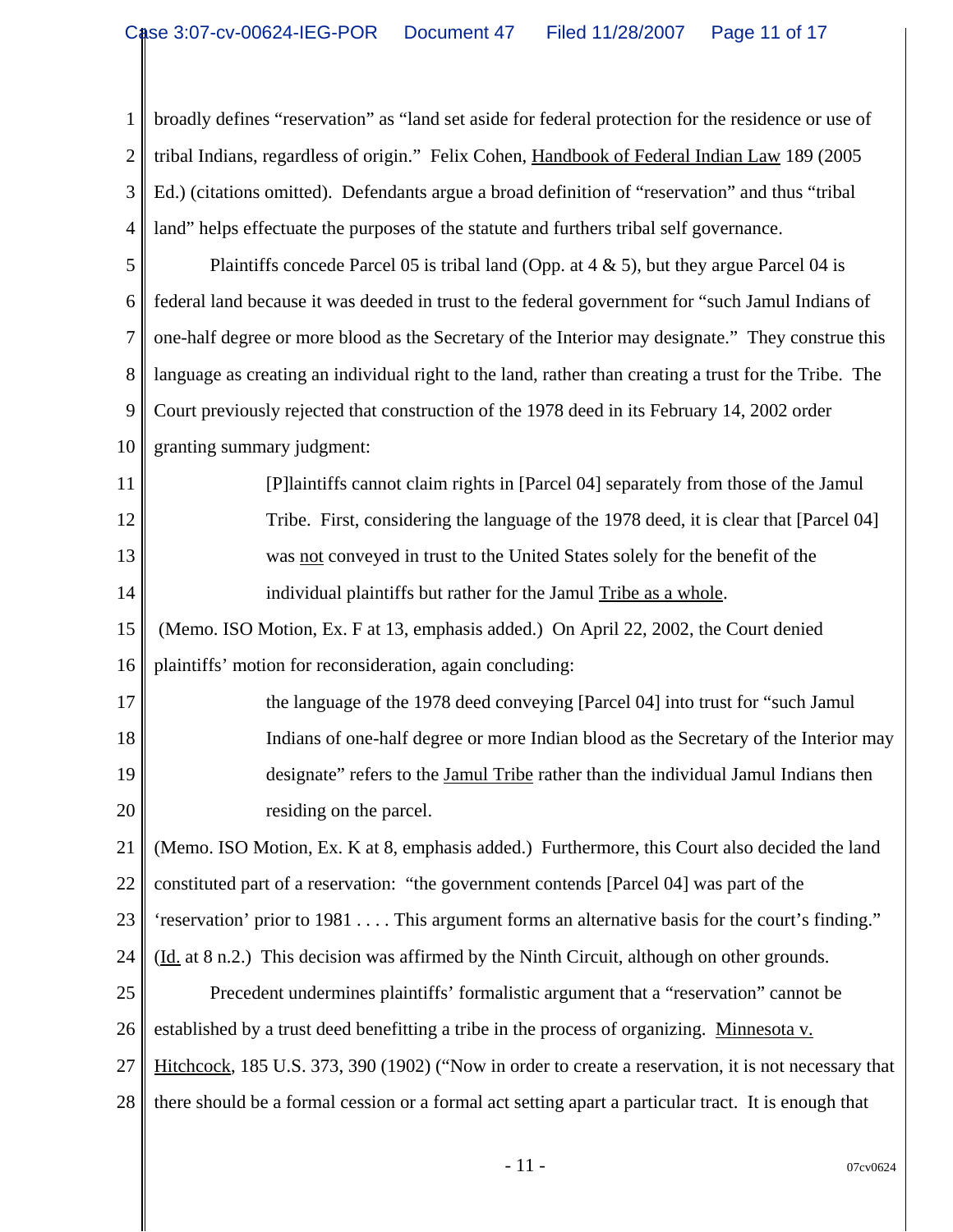1 2 3 4 5 6 from what has been done there results a certain defined tract appropriated to certain purposes."); United States v. Azure, 801 F.2d 336, 338 (8th Cir. 1986) ("It is well established that the actions of the federal government in its treatment of Indian land can create a *de facto* reservation, even though the reservation was not created by a specific treaty, statute, or executive order."); <u>see also</u> Indian Child Welfare Act, 25 U.S.C. § 1903(10) (defining reservation as land "held by the United States in trust for the benefit of any Indian tribe or individual").

7 8 9 10 11 12 13 Plaintiffs also argue the Court must assume the truth of their allegations regarding Parcel 04 on a motion to dismiss. (Opp. at 18-22, 32-35.) But the Court is not required to credit conclusory legal allegations cast in the form of factual allegations, "unwarranted deductions of fact, or unreasonable inferences." Sprewell v. Golden State Warriors, 266 F.3d 979, 988 (9th Cir. 2001); W. Mining Council v. Watt, 643 F.2d 618, 624 (9th Cir. 1981). Applying the statute to the 1978 deed, the Court again finds the land is held in trust for the Tribe, part of the reservation, and thus "tribal land."7

14

## D. Do defendants have any duties under NAGPRA on the disputed lands?

15 16 17 18 19 20 21 22 Finally, defendants argue that because both Parcels 04 and 05 are tribal land, federal agency duties under NAGPRA have not been triggered. The Court agrees that plaintiffs allege duties owed by federal agencies which are not found in the statute. Plaintiffs claim a duty to repatriate objects found on tribal land pursuant to 25 U.S.C. § 3005. But the statutory duty of repatriation applies to "Native American human remains and objects possessed or controlled by Federal agencies and museums." Id. § 3005(a) (emphasis added). "If, pursuant to section 3003 of this title, the cultural affiliation of Native American human remains and associated funerary objects with a particular Indian tribe . . . is established, then the Federal agency or museum . . .

- 23
- 24 25 26 27 28  $<sup>7</sup>$ Plaintiffs' allegations of defendants' fraud in the previous case are frivolous. Plaintiffs allege the federal</sup> defendants failed to disclose certain written admissions contained in Solicitors' memoranda, published cases, and books, in violation of Rule 26. (FAC  $\P$  10, 11, 24-45 & 52.) The allegedly withheld memoranda are available publicly. Plaintiffs contend defendants fraudulently failed to disclose the case of Coast Indian Community v. United States, 550 F.2d 639 (Ct. Cl. 1977), to the Court. (FAC ¶¶ 24, 26, 35 & 36.) The Court considered that case in denying plaintiffs' motion for reconsideration. (Memo. ISO Motion, Ex. K at 8 n.3.) The Handbook of Federal Indian Law was also cited by the Court in its order (id. at 8 n.2), negating plaintiff's contentions its information was fraudulently withheld (FAC  $\P$  29, 40, 44  $\&$ 45). Plaintiffs' "fraud on the court" argument appears to be their vehicle to again challenge this Court's 2002 findings regarding the title of Parcel 04, which the Court thoroughly considered in both its grant of summary judgment and its denial of reconsideration.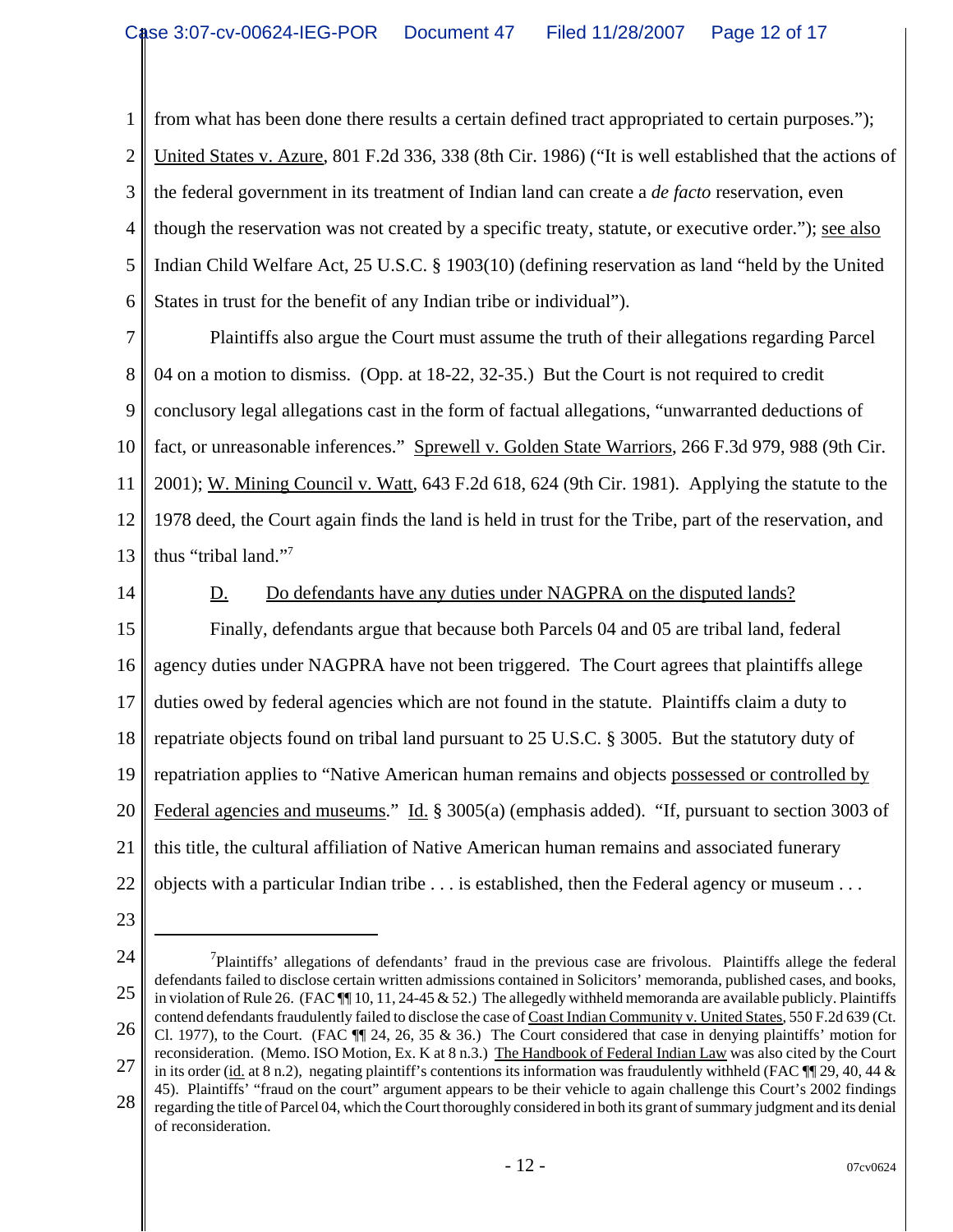1 2 3 4 5 6 7 8 shall expeditiously return such remains and associated funerary objects." Id. Section 3003 specifically delineates responsibilities for "[e]ach Federal agency and each museum which has possession or control over holdings or collections of Native American human remains and associated funerary objects." Id. § 3003 (emphasis added). Plaintiffs have not alleged any federal agency has "possession or control" of any items on any of the parcels. Instead, they argue ownership of the land by the United States in trust creates the obligation. This contradicts the plain words of the statute excluding tribal lands from the definition of federal lands. Id. §§ 3001, 3003 & 3005.

9 10 11 12 13 14 15 16 17 18 19 20 21 Plaintiffs also allege a violation of 25 U.S.C. § 3002, which covers inadvertent discoveries on both federal and tribal lands. But under Section 3002, the person who makes an inadvertent discovery must notify "the responsible Federal agency official with respect to Federal lands" or "the responsible Indian tribal official" on tribal land.  $\underline{Id}$ . § 3002(d)(1); 43 C.F.R. § 10.4(b). Upon notification, the federal official has three days to perform specific responsibilities, including securing and protecting the discovered items and notifying any affiliated tribes. 43 C.F.R. § 10.4(d). While the federal official "must" take these steps, the responsible Indian tribal official "may" take similar steps. Compare id. § 10.4(d) with id. § 10.4(e).<sup>8</sup> The only responsibility of a federal agency triggered by an inadvertent discovery on tribal land relates to permits, and plaintiffs do not allege a violation of this duty.<sup>9</sup> Id. § 10.4(g) ("All Federal authorizations to carry out land use activities on Federal lands or tribal lands, including all leases and permits, must include a requirement for the holder of the authorization to notify the appropriate Federal or tribal official immediately upon the discovery of human remains, funerary objects, sacred objects, or objects of

22

23 24  ${}^{8}$ As defendants also note, the statute's division between tribal control on tribal land and federal duties on federal land promotes the Tribe's independence and sovereignty. The administrative history indicates the Department of the Interior decided to place responsibility for compliance on tribal lands on tribes, rather than federal agencies:

25

26

Section 3 (a)(2)(A) of the Act makes it clear that Indian tribes have preference regarding custody of human remains, funerary objects, sacred objects, or objects of cultural patrimony excavated intentionally or discovered inadvertently on their tribal lands second only to lineal descendants. The regulatory text is consistent with Federal recognition of an Indian tribe's sovereignty regarding administration of their lands and has not been changed.

27 NAGPRA Regulations, 60 Fed. Reg. 62134-01 at 62142 (Dec. 4, 1995) (emphasis added).

<sup>28</sup>  $9^9$ If the United States were to issue such a permit, it would need to include a condition that the Tribe be notified upon the discovery of human remains or associated objects. Its duties regarding inadvertent discoveries on tribal land would thus be satisfied.  $43$  C.F.R. §  $10.4(g)$ .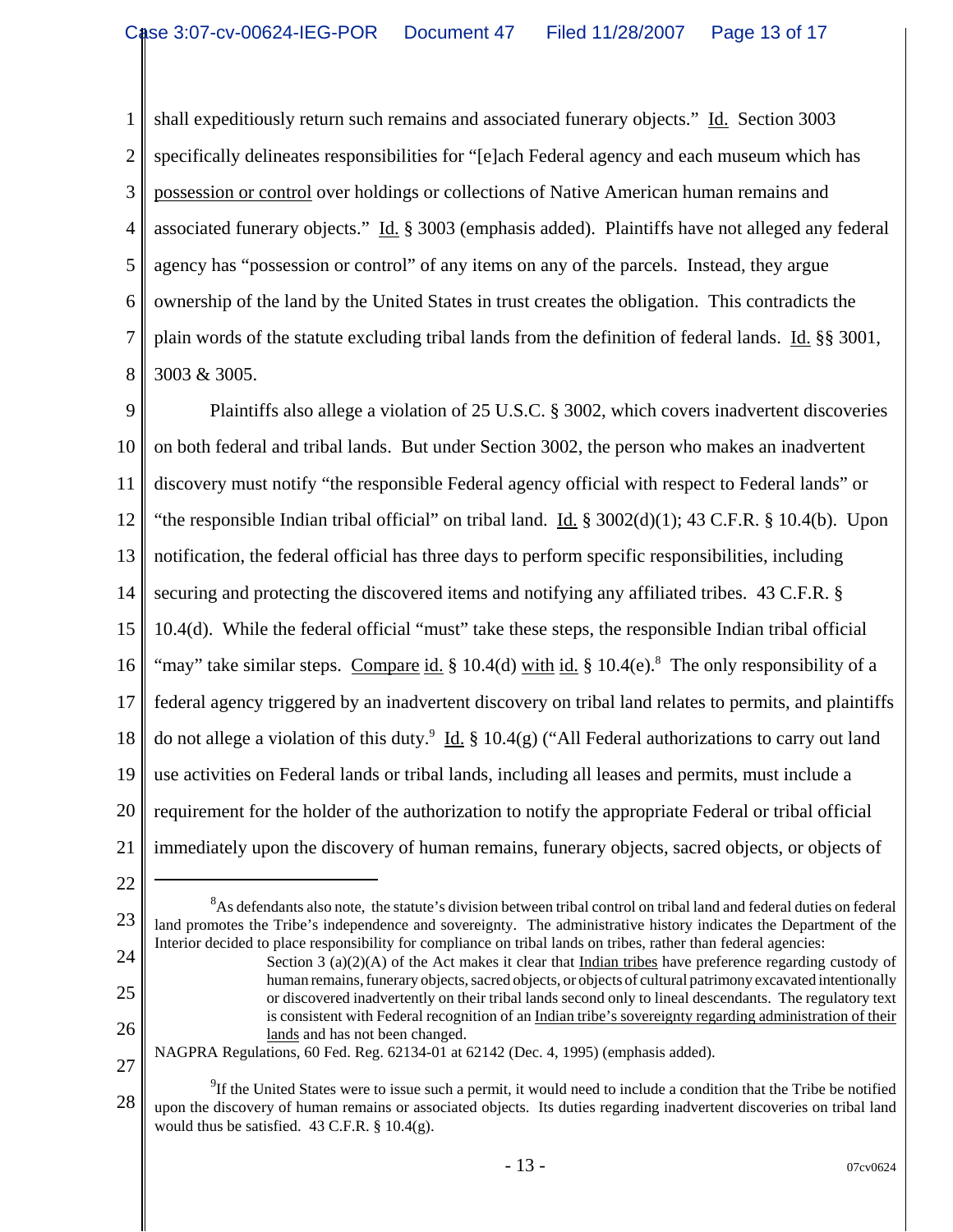1 2 3 cultural patrimony pursuant to § 10.4 (b) of these regulations."). Plaintiffs' claimed violations of other portions of the statute's regulations similarly fail because no federal agency is alleged to have possession or control of human remains or objects.<sup>10</sup>

4 5 6 7 8 9 10 Plaintiffs rely on several cases to support their position that the federal government has duties on tribal lands under NAGPRA. (Opp. at 5-7, citing Yankton Sioux v. U.S. Army Corps of Engineers, 83 F. Supp. 2d 1047 (D.S.D. 2000) (hereinafter Yankton Sioux I), Yankton Sioux v. U.S. Army Corps of Engineers, 209 F. Supp. 2d 1008 (D.S.D. 2002) (hereinafter Yankton Sioux II), Yankton Sioux v. U.S. Army Corps of Engineers, 258 F. Supp. 2d 1027 (D.S.D. 2003) (hereinafter Yankton Sioux III), and San Carlos Apache Tribe v. United States, 272 F. Supp. 2d 860 (D. Ariz. 2003).)

11 12 13 14 15 16 17 18 19 20 However, none of these cases concerns tribal land. In Yankton Sioux I, "[t]he Corps concede[d] . . . that the cemetery is located on federal land." 83 F. Supp. 2d at 1057 n.12. In Yankton Sioux II and Yankton Sioux III, the federal government transferred the land at issue to the state with the "explicit[] [provision] that NAGPRA continues to apply. . . . The State of South Dakota and the Corps entered a written agreement recognizing that 'the Federal Government will have the ultimate responsibility for ensuring that historical and cultural resources in an on these lands are protected.'" Yankton Sioux II, 209 F. Supp. 2d at 1018 (emphasis added). In San Carlos Apache, the federal government operated an irrigation project on land it purchased from the tribe. 272 F. Supp. 2d at 866-68. Because none of these cases concerns tribal land, plaintiffs' reliance on them is misplaced.

21 22 23 24 25 Plaintiffs argue the United States has made an "inadvertent discovery" on the land because plaintiffs have warned the United States that they believe remains and associated objects will be found there. The regulations define an inadvertent discovery as the "unanticipated encounter or detection of human remains, funerary objects, sacred objects, or objects of cultural patrimony found under or on the surface of Federal or tribal lands pursuant to section 3 (d) of the Act." 43

<sup>27</sup> 28 <sup>10</sup>In addition to the regulations discussed in the text, plaintiffs allege violations of 43 C.F.R. §§ 10.2(f), 10.2(g)(4), 10.5, 10.6 and 10.10. None of these sections have been triggered. Sections  $10.2(f)$  and  $10.2(g)$  are definitional sections and create no duties. Section 10.5 applies only to federal lands. Section 10.6(a) establishes a priority of custody, where custody is "possession or control." Section 10.6(c) applies only to federal lands. Section 10.10's repatriation duties are not triggered unless the federal agency is in "possession or control" of the objects.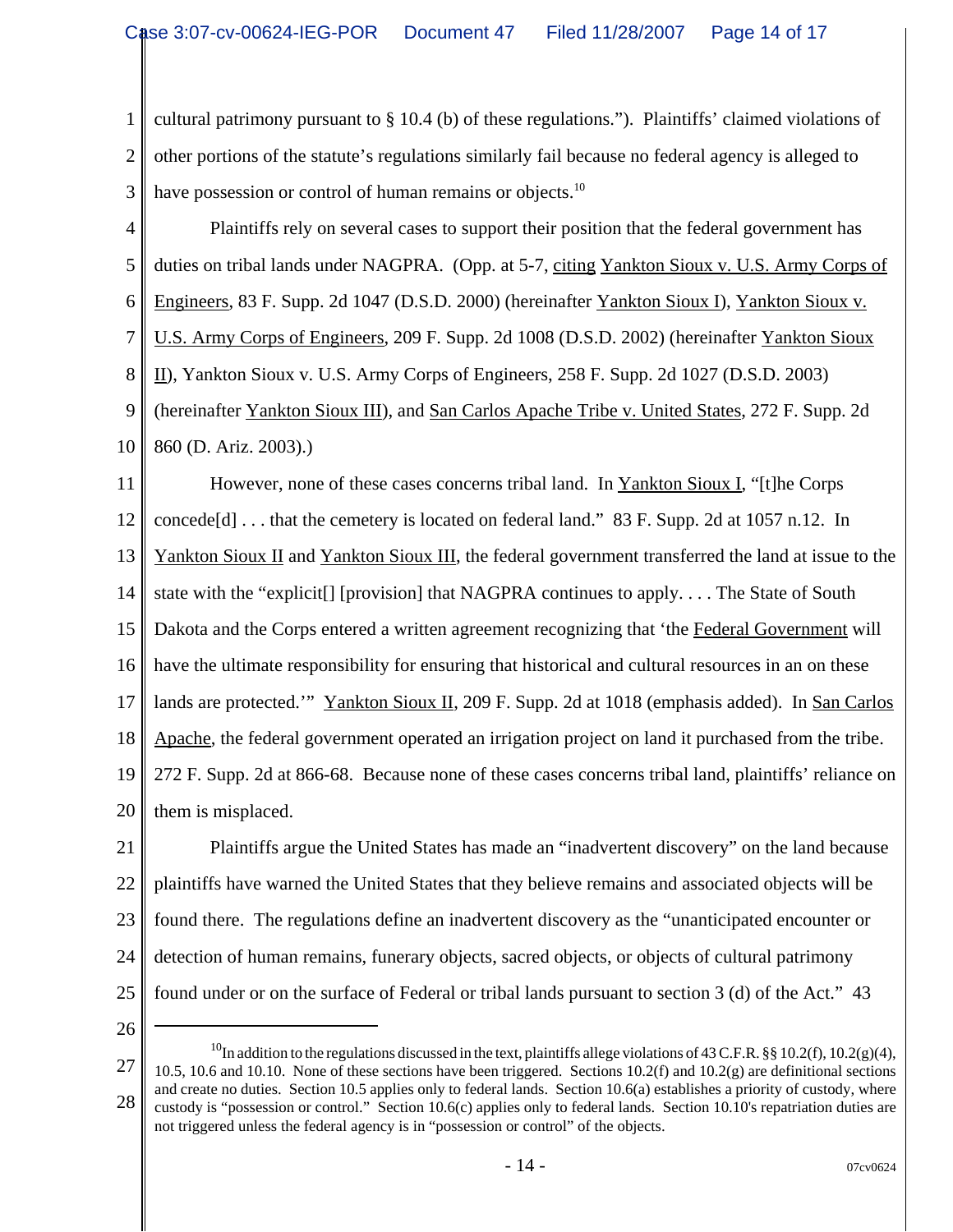1 2 3 4 5 6 7 8 9 10 C.F.R. § 10.2(g)(4). All courts to consider this issue have held an inadvertent discovery does not occur when an agency is placed on notice of likely or certain discovery, but that discovery must be "actual." E.g., Yankton Sioux II, 209 F. Supp. 2d at 1018-19 (holding government's excavation is not intentional when it "should have foreseen" presence of remains); San Carlos Apache, 272 F. Supp. 2d at 893 ("For evidentiary support of the NAGPRA claim, they refer the Court to references of their own self-serving expressions of concern that the process of draining the Lake and low water levels will result in uncovering human remains and/or other objects. Only when and if this occurs and is reported to the BIA will NAGPRA duties and obligations be triggered.") (emphasis added). Plaintiffs do not allege conduct by the United States within NAGPRA's definition of "inadvertent discovery."

11 12 13 14 15 While plaintiffs allege that all claims in the first amended complaint apply to parcels 04, 05, and 06, title for Parcel 06 is allegedly held by the Catholic Diocese. NAGPRA includes no duties for federal officials on private land. At oral argument, plaintiffs argued Parcel 06 is "public" land. The Diocese's land is neither federal nor tribal, the only land categories covered by NAGPRA.<sup>11</sup>

16 17 18 19 Because plaintiffs fail to allege a duty to act under NAGPRA, they also fail to identify discrete agency inaction in violation of a nondiscretionary duty, which they must for the United States to waive its sovereign immunity under the Administrative Procedures Act. Accordingly, the Court lacks subject matter jurisdiction over plaintiffs' NAGPRA claims.

20 II. California state law claims

21 22 23 24 25 Defendants allege the United States has not waived its sovereign immunity with respect to plaintiffs' claims under California state law.12 Plaintiffs respond that the Federal Tort Claims Act ("FTCA") waives the sovereign immunity of the United States for state tort law claims. But FTCA claims must meet the jurisdictional prerequisite of presentation to, and final adjudication by, a federal agency. 28 U.S.C. § 2675(a). Plaintiffs rely on an October 2, 2006 letter as their

<sup>27</sup>  $11$ Plaintiffs also argued the Diocese must comply with applicable state laws. As discussed next, plaintiffs' state law claims against the United States are foreclosed by its sovereign immunity.

<sup>28</sup> <sup>12</sup>These claims are for violations of California Health and Safety Code Sections 7050.5 and 7052 (relating to removal of human remains) and California Public Resources Code Sections 5097-99 (relating to permitting on archaeological sites). (FAC ¶¶ 85 & 91.)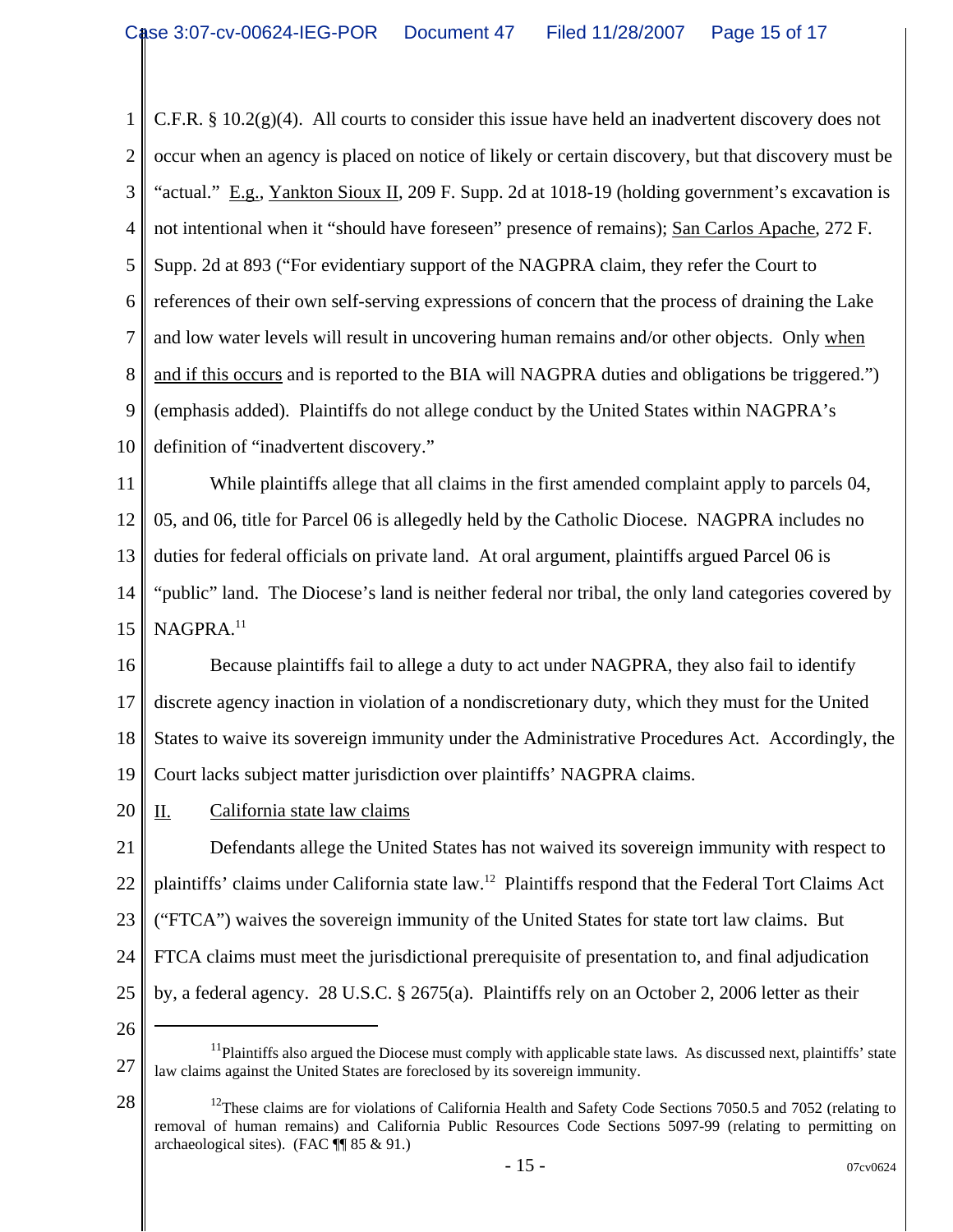1 "presentation." (Opp. at  $21.$ )<sup>13</sup> Because this letter does not include a "sum certain" amount of

2 recovery sought, the FTCA waiver does not apply. See, e.g., Warren v. U.S. Dep't of Interior

3 4 5 Bureau of Land Mgmt., 724 F.2d 776 (9th Cir. 1984) ("[S]ection 2675(a) requires the claimant or his legal representative to file . . . (2) a sum certain damages claim."). Therefore, the United States is immune from suit for plaintiffs' state law claims.

6 7 Because defendants have prevailed on the foregoing arguments, the Court does not reach defendants' arguments regarding specific defendants or the Quiet Title Act.

## 8 **Dismissal Without Leave to Amend**

9 10 11 12 13 14 15 A court may dismiss a complaint without granting leave to amend if it appears with certainty that the plaintiff cannot state a claim and any amendment would be futile. See Fed. R. Civ. P. 15(a) (stating leave to amend "shall be freely given when justice so requires"); DeSoto v. Yellow Freight Sys., Inc., 957 F.2d 655, 658 (9th Cir. 1992); Schreiber Distrib. Co. v. Serv-Well Furniture Co., 806 F.2d 1393, 1401 (9th Cir. 1986) ("[L]eave to amend should be granted unless the court determines that the allegation of other facts consistent with the challenged pleading could not possibly cure the deficiency.").

16 17 18 In this case, plaintiffs cannot assert a claim that the land is federal without joining the Tribe. Moreover, the United States has no duty to act with regard to Parcels 04 and 05, tribal land, and Parcel 06, private land. Accordingly, any amendment is futile.

19

**//**

- 20 **//**
- 21 **//**
- 22 **//**
- 23 **//**
- 24 **//**
- 25 **//**
- 26 27 **// //**
- 28

<sup>&</sup>lt;sup>13</sup> The letter is addressed to the "Alleged Chairman" of the Tribe, with copies apparently sent to the BIA and other government officials and agencies. (Defendants' Reply, Ex. O.)